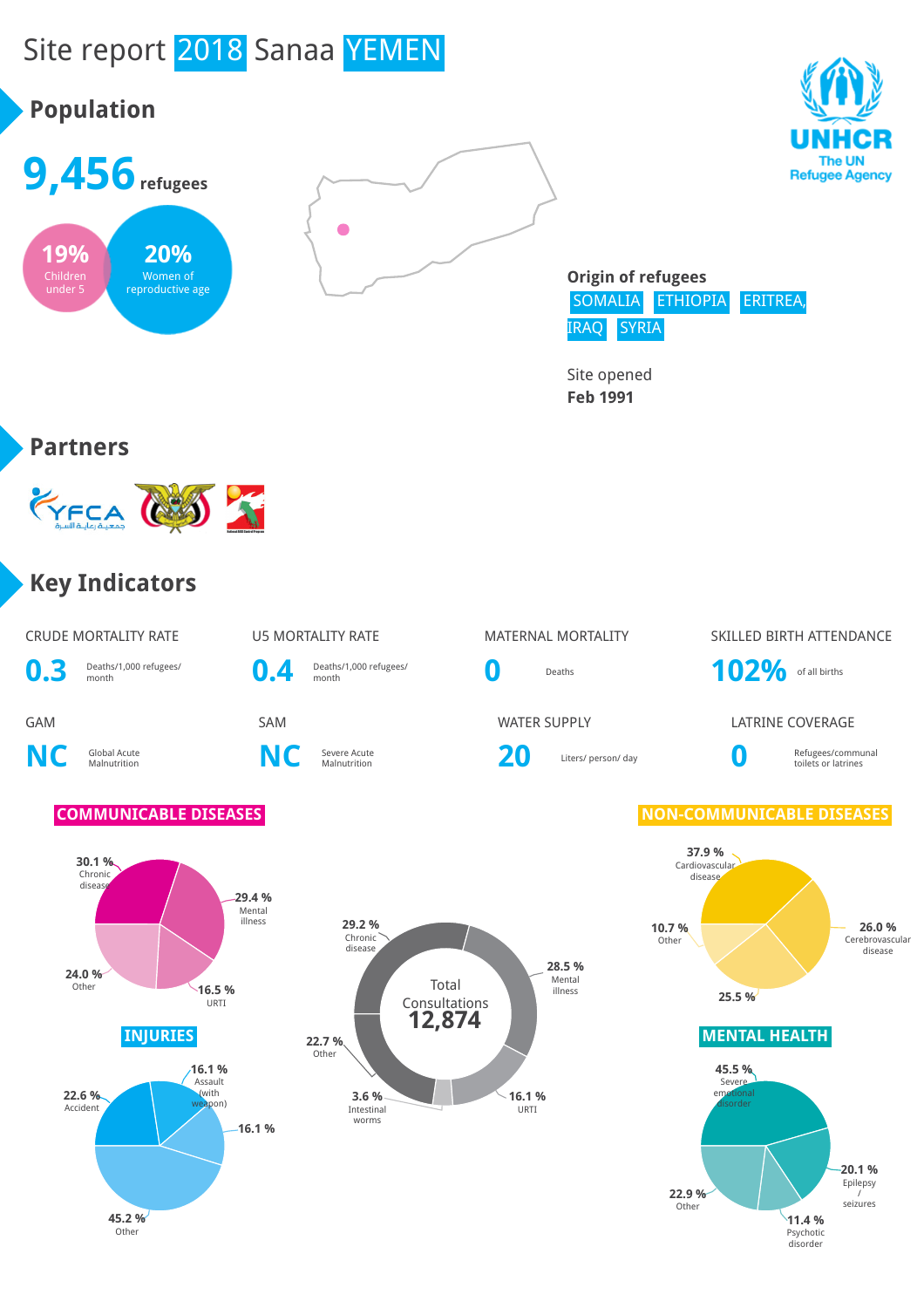### **Public Health**

| <b>HEALTH STAFFING</b>                                      | <b>INDICATOR</b> | <b>STANDARD</b> |                       | <b>MORBIDITY</b>                                 | <b>INDICATOR</b> | <b>STANDARD</b> |   |   |
|-------------------------------------------------------------|------------------|-----------------|-----------------------|--------------------------------------------------|------------------|-----------------|---|---|
| Number of medical doctors                                   | 4                | 1: 50,000       | ◉                     | Incidence of malaria among children under<br>5   | $\mathbf{0}$     |                 |   |   |
| Number of qualified nurses                                  | 4                | 1:10,000        | ◙                     | Incidence of watery diarrhoea among              |                  |                 |   |   |
| Number of community health workers                          | 9                | 1: 1,000        | ▲                     | children under 5                                 |                  |                 |   |   |
| <b>ACCESS AND UTILIZATION</b>                               | <b>INDICATOR</b> | <b>STANDARD</b> |                       | Incidence of pneumonia among children<br>under 5 | 9                |                 |   |   |
| Consultations per trained clinician per day                 | 76               | < 50            | ☺                     | Incidence of pneumonia among over 5              | 4                |                 |   |   |
| Health utilisation rate (new visits / refugee /             | 0.4              | $1 - 4$         | ణ                     | Tuberculosis success rate                        | 90%              | < 90%           | ◙ |   |
| year)<br>Proportion of host population consultations        | 48%              |                 |                       | Were any MDR/X-TB cases diagnosed among<br>PoCs? | Yes              | <b>No</b>       | ೞ |   |
| <b>MORTALITY</b>                                            | <b>INDICATOR</b> | <b>STANDARD</b> |                       | <b>VACCINATION</b>                               | <b>INDICATOR</b> | <b>STANDARD</b> |   |   |
| <b>Crude Mortality Rate</b><br>(CMR) (/1000/month)          | 0.3              | < 0.75          | $\bullet$             | Full vaccination coverage                        | 4%               | < 95%           |   | Ø |
| <b>Under-five Mortality Rate</b><br>(U5MR) (/1000/month)    | 0.4              | < 1.5           | Ø                     | Measles vaccination coverage                     | 17%              | < 95%           |   | 0 |
| <b>Infant Mortality Rate</b><br>(IMR) (/1000 livebirths)    | 23.7             | < 30            | $\boldsymbol{\omega}$ | Source of vaccination data                       | <b>HIS</b>       |                 |   |   |
| <b>Neonatal Mortality Rate</b><br>(NNMR) (/1000 livebirths) | 19               | < 20            | $\bullet$             | <b>IN-PATIENT DEPARTMENT (IPD)</b>               | <b>INDICATOR</b> | <b>STANDARD</b> |   |   |
| <b>OUTBREAK ALERT AND RESPONSE</b>                          | <b>INDICATOR</b> | <b>STANDARD</b> |                       | Average length of stay (days)                    | 5.3              |                 |   |   |
| Proportion of outbreaks investigated within 48<br>hours     | 0%               | 100%            | ೞ                     | Case fatality rate                               | 0.1              |                 |   |   |
| Number of outbreaks reported                                | 36               |                 |                       | Hospitalisation rate                             | 50.0             | $50 - 150$      |   | Ø |

# **Reproductive Health**

| <b>ANTENATAL CARE</b>                                                                     | <b>INDICATOR</b> | <b>STANDARD</b> |   | <b>FAMILY PLANNING</b>                                                      | <b>INDICATOR</b> | STANDARD        |   |
|-------------------------------------------------------------------------------------------|------------------|-----------------|---|-----------------------------------------------------------------------------|------------------|-----------------|---|
| Antenatal care coverage                                                                   | 201%             | > 90%           |   | Contraceptive prevalence rate                                               | 1%               | $\geq 30\%$     | ☎ |
| Coverage of antenatal tetanus vaccination                                                 | 75%              | >95%            | А | Source of contraceptive prevalence data                                     | <b>HIS</b>       |                 |   |
| <b>DELIVERY CARE</b>                                                                      | <b>INDICATOR</b> | <b>STANDARD</b> |   | SEXUAL AND GENDER-BASED VIOLENCE (SGBV)                                     | <b>INDICATOR</b> | <b>STANDARD</b> |   |
| Proportion of births attended by skilled<br>personnel                                     | 102%             | $\geq 90\%$     | ✓ | Total number of reported rapes                                              | 12               |                 |   |
| Proportion of births conducted by caesarean<br>section                                    | 34%              | $5 - 15%$       |   | Proportion of eligible rape survivors provided<br>with PEP within 72 hours  | 100%             | 100%            |   |
| Proportion of newborn infants with low birth<br>weight (<2500 gs) (weighed within 72 hrs) | 0%               | < 15%           |   | Proportion of eligible rape survivors provided<br>with ECP within 120 hours | 0%               | 100%            | ☎ |
| Proportion of teenage pregnancies                                                         | 0%               |                 |   | SEXUALLY TRANSMITTED INFECTIONS (STIS)                                      | <b>INDICATOR</b> | <b>STANDARD</b> |   |
| Still birth rate (/ 1000 total births / month)                                            | $\overline{2}$   |                 |   | Number of genital ulcer diseases                                            | $\mathbf{0}$     |                 |   |
| Number of maternal deaths                                                                 | 0                |                 |   | Number of Pelvic Inflammatory diseases                                      |                  |                 |   |
| Proportion of maternal deaths investigated<br>within 48 hours                             |                  | 100%            |   |                                                                             |                  |                 |   |